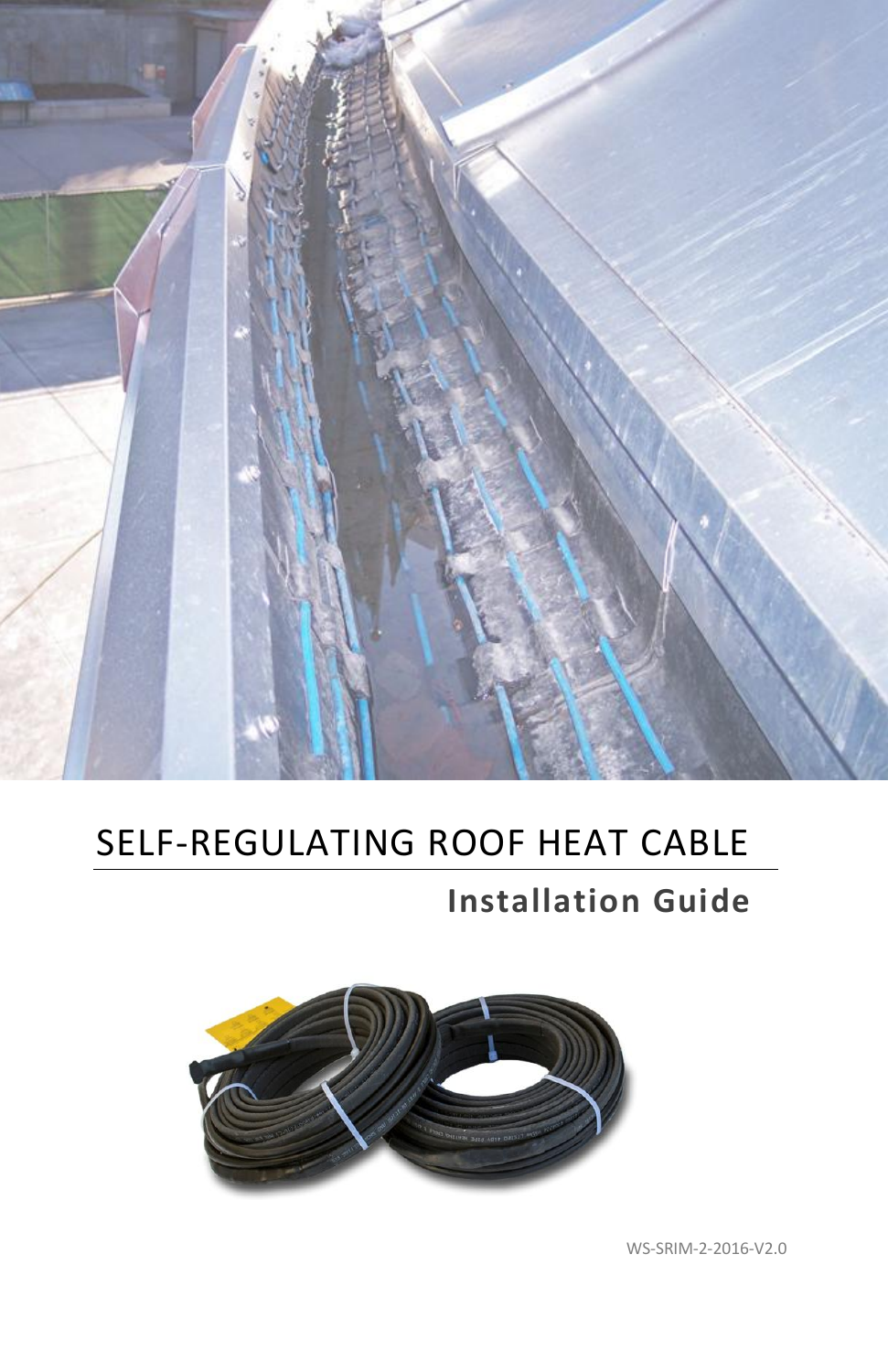## GENERAL INFORMATION

The following instructions are designed to assist in installing and operating an electric radiant heat roof deicing and gutter melt system using selfregulating heat cable.



#### **PLEASE READ THIS MANUAL BEFORE INSTALLING THE SELF-REGULATING HEAT CABLE.**

#### INSTALLATION PERSONNEL

Electricians and installers should thoroughly review this manual prior to installing and operating the radiant heat system. Other system equipment such as aerial-mount snow sensors and control unit will include additional instructions from their respective manufacturers.

Please read this manual in its entirety to ensure that you are familiar with the recommended installation methods for this product. The manufacturer's warranty does not cover failures resulting from improper installation.

#### **IMPORTANT:**

Please coordinate and disseminate the information in this installation manual with all individuals who will be involved in the preparation and installation of this system.

**It is important that this equipment is installed only by a licensed and qualified electrician and in accordance with local laws, codes, regulations, and NEC guidelines.**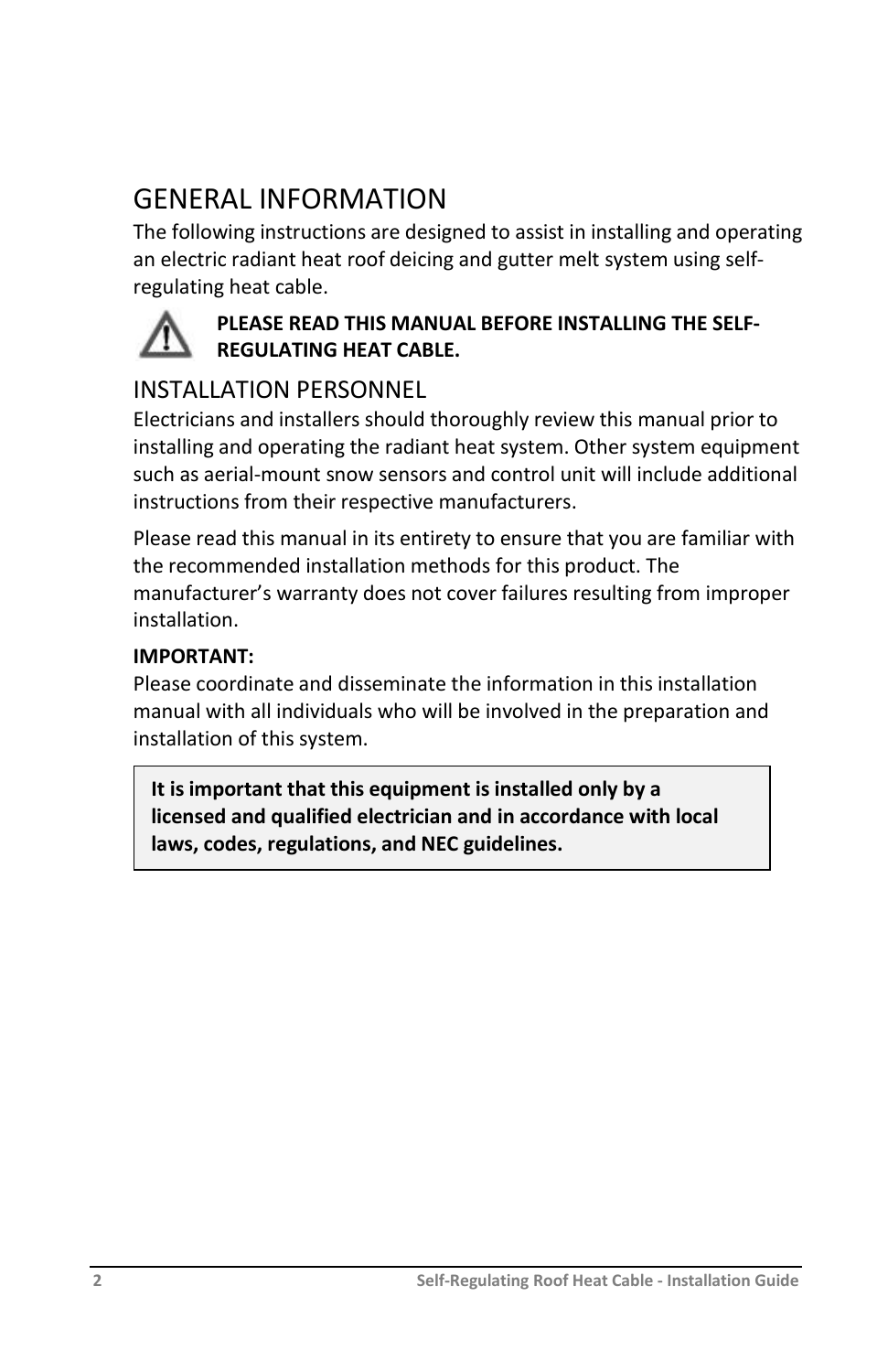#### **TERMS CONCERNING SAFETY**

The terms WARNING, CAUTION and NOTE are used in these instructions to highlight particular dangers and/or to provide additional information on aspects that may not be readily apparent.

**NOTE:** Provides additional technical information on topics/methods that may not be very obvious, even to qualified personnel.

**CAUTION:** Indicates that property damage can occur if proper pre-cautions are not taken.

**WARNING:** Indicates that severe personal injury, death, and/or substantial property damage can occur if proper precautions are not taken.

**To avoid possible injury to personnel or damage to the heat cable or other snowmelt system equipment, WARNING and CAUTION notes must be strictly followed. Modifying this product, substituting nonfactory parts or using installation procedures other than outlined could drastically affect performance and be hazardous to personnel and equipment and may void existing warranties.**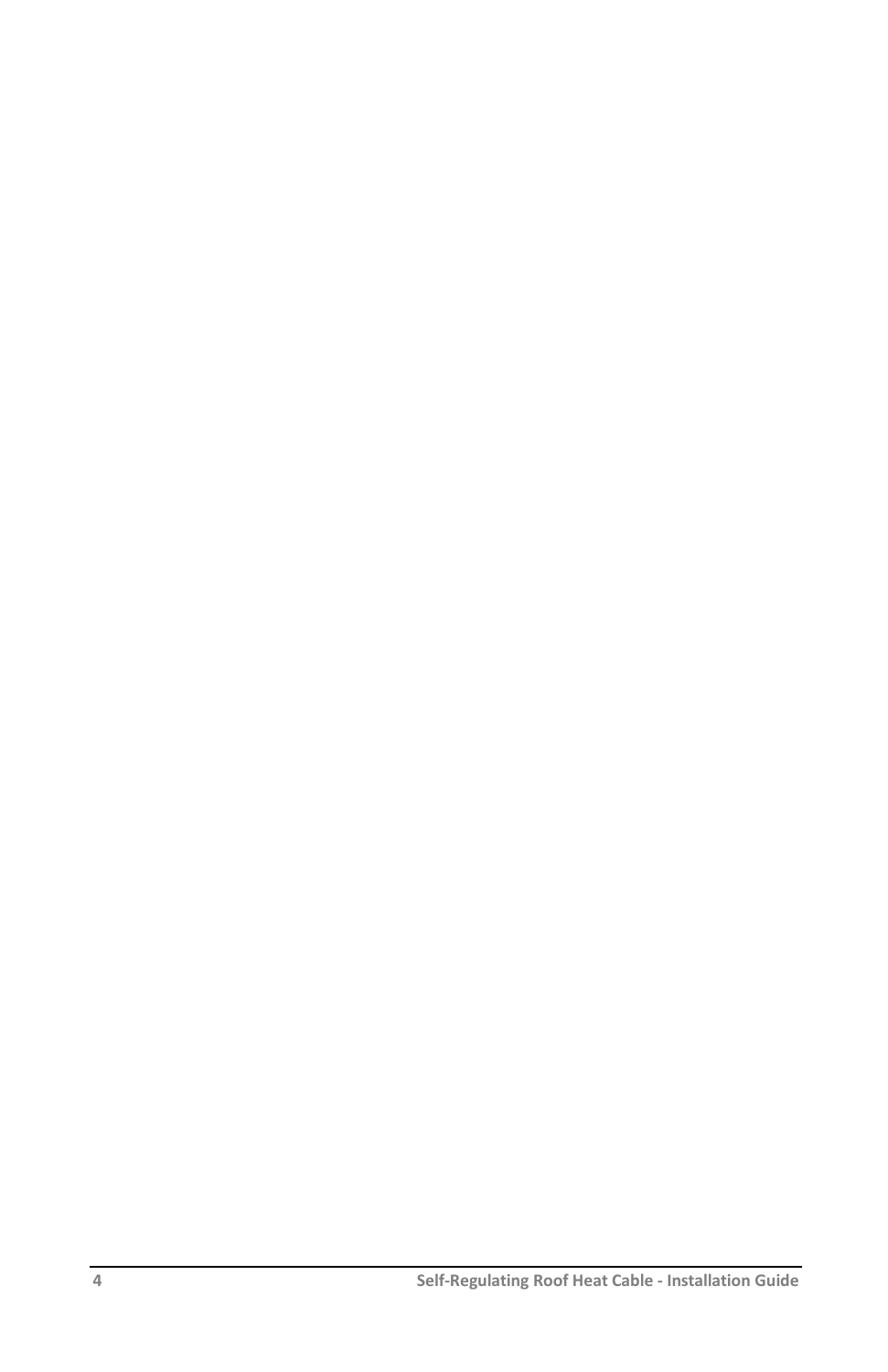## **Table of Contents**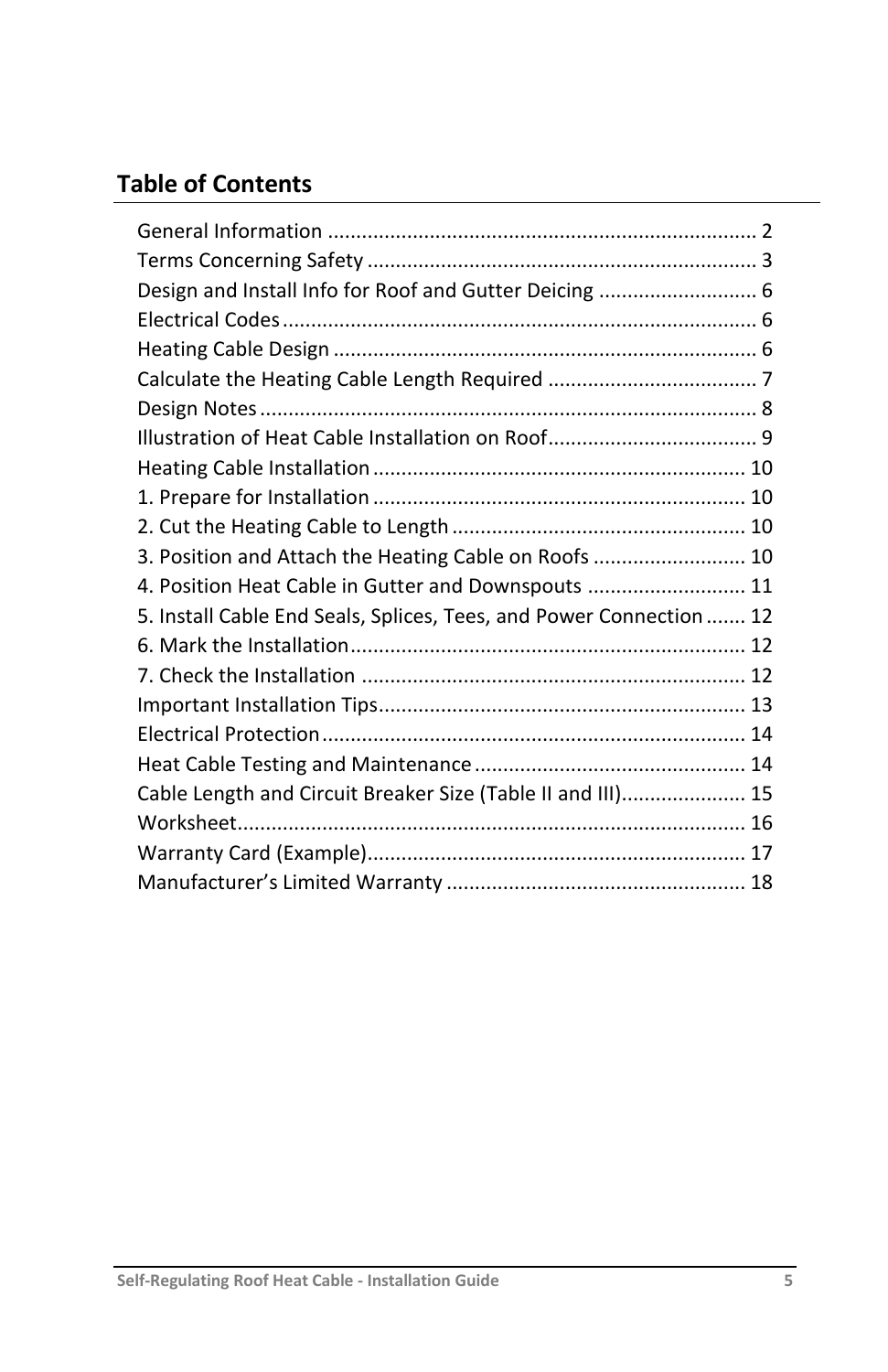# <span id="page-5-0"></span>**Design and Install Information for Roof and Gutter Deicing**

## <span id="page-5-1"></span>**Electrical Codes**

Article 427 of the National Electrical Code and Section 62 of CAN/CSA-C22.1, Canadian Electrical Code govern the installation of self-regulating heating cable for pipe freeze protection.

**IMPORTANT NOTE:** *For the warranty to be valid, the installer must comply with all requirements outlined in these guidelines.* 

All design information provided here is based upon a "standard" installation with self-regulating heat cable.

#### <span id="page-5-2"></span>**Heating Cable Design**

<span id="page-5-3"></span>Self-regulating heating cables are suitable for use with power connection kit for roof and gutter deicing applications. The heating cables are safe to use in wet areas.

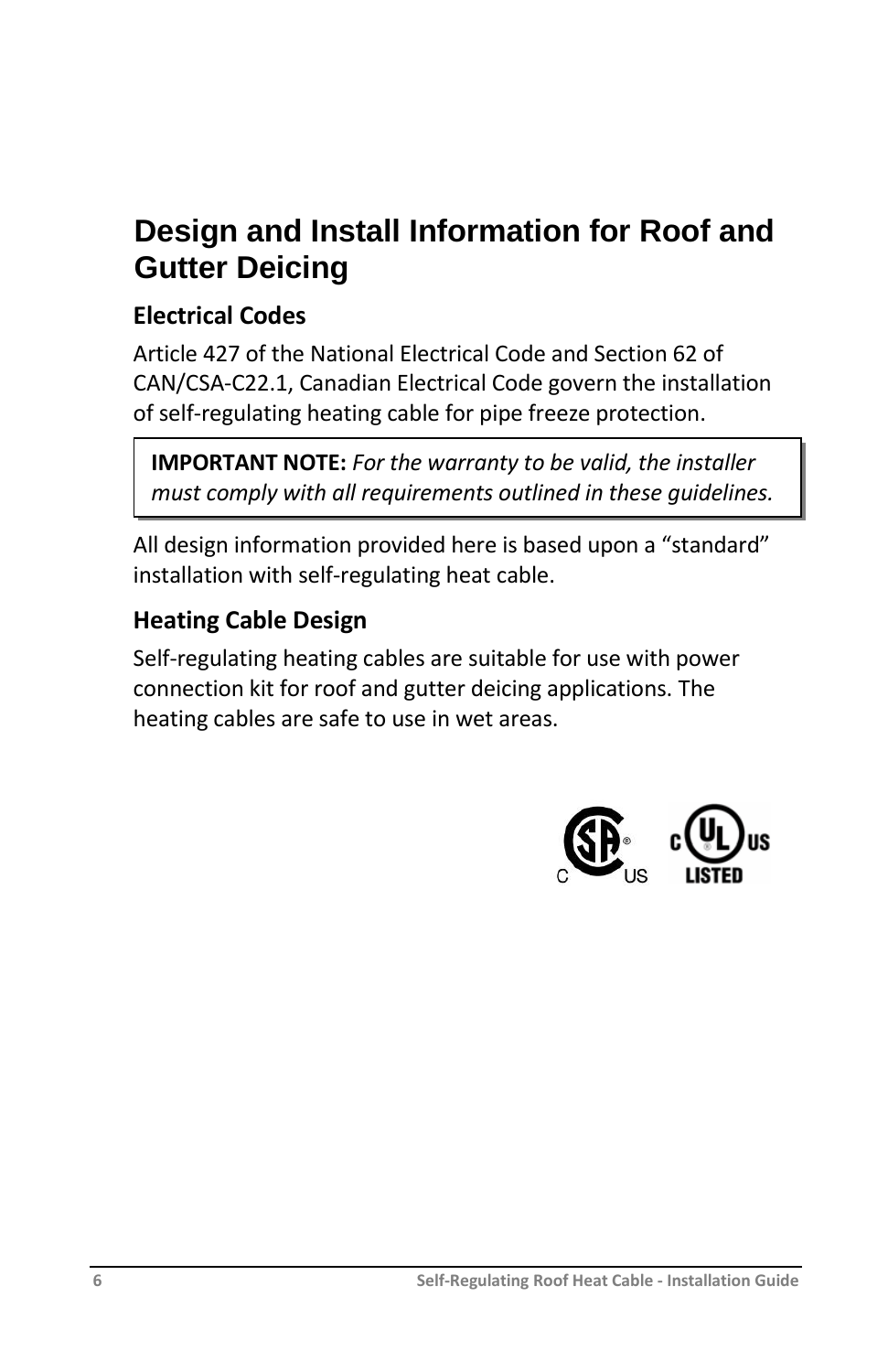#### **Calculating the Heat Cable Length Required**

To determine the total heating cable length:

Roof edge length  $\times$  zig zag factor + gutter length + (2  $\times$  downspout length) + 1-foot for each power connection = **total required heating cable length**

**Table I: Typical Spacing and Layout Measurements**

| <b>Roof Overhang</b> | <b>Tracing Width</b> | <b>Tracing Height</b> | <b>Zig Zag Factor</b> |
|----------------------|----------------------|-----------------------|-----------------------|
| 18 inches            | 2 feet               | 24 inches             | 2.42 feet             |
| 24 inches            | 2 feet               | 30 inches             | 2.875 feet            |
| 36 inches            | 2 feet               | 42 inches             | 3.69 feet             |

#### **Example:**

- Roof edge: 100 feet
- Roof overhang: 1.5 feet
- Roof gutter: 100 feet
- Downspout: 60 feet
- Connection: 2 each
- Voltage available: 240 V
- Turn on temperature 32°F

#### **Heating cable required:**

- Roof gutter =  $100$  ft.
- Roof zig zag = 100 ft.  $\times$  2.42 ft. (zig zag factor from Table I) = 242 ft.
- Downspout double traced =  $60$  ft. x 2= 120 ft.
- Power connection kits required=  $1$  ft.  $\times$  2 ea. =  $2$  ft.
- Total heating cable required:
	- $= 100$  ft. + 242 ft. +120 ft. + 2 ft. = 464 ft.

<span id="page-6-0"></span>Reference xxSRL-6-2 cable in Table III (page 15). The max length for 32°F is 518 feet; so 464 feet will require one 20-amp circuit.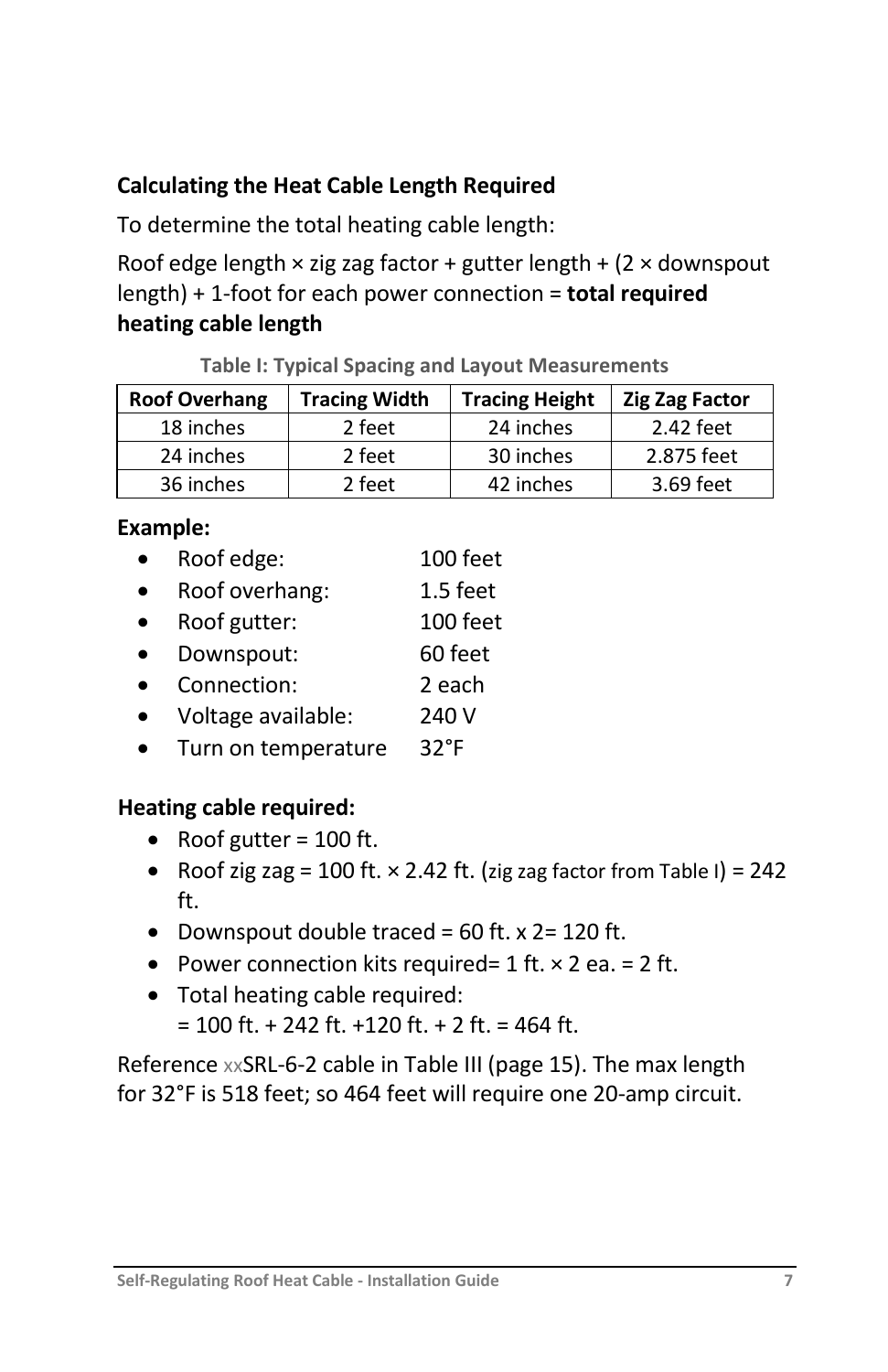#### **Design Notes**

- In-line splices should be avoided when possible.
- Heating cable in downspouts should be double-traced (20 feet of heat cable per 10 feet of downspout) and extend below the frost line if tied into a drainage system.
- Field-assembled end terminations should not be located in an area where they could become immersed in water. End terminations should not be located at the lowest point of downspouts.
- The circuit length for a given over-current protection device shall not exceed the maximum length specified by the manufacturer.
- The maximum exposure temperature of all roof, gutter, and downspout materials shall be verified, and a heater shall be selected that will not exceed their temperature ratings.
- For dome drains on roof, trace the roof around the dome drain in a 5-pointed star pattern about 18 inches out from the center of the dome, then enter the drain about 2 feet and come back out of the drain.
- For roof drains leading into a heated area, a loop of heating cable is installed to a typical depth of 2 feet. Trace entire overflow drains.

**NOTE**: *In all locations, route and secure cable to avoid possible mechanical damage from equipment such as ladders, shovels, etc.*

 If the outside jacket of the cable becomes compromised in any way, it must be sealed using heat shrink as soon as possible.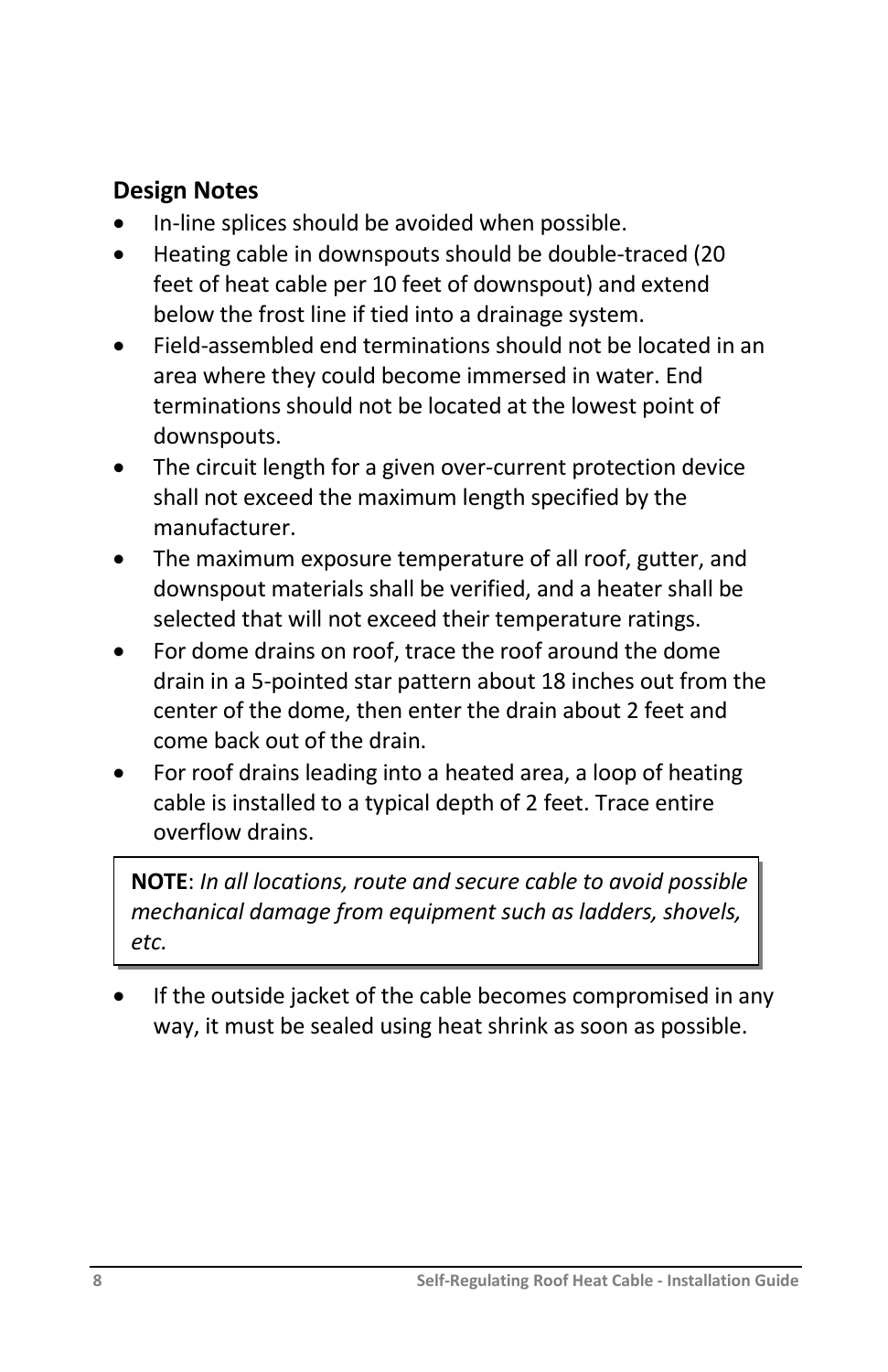<span id="page-8-0"></span>

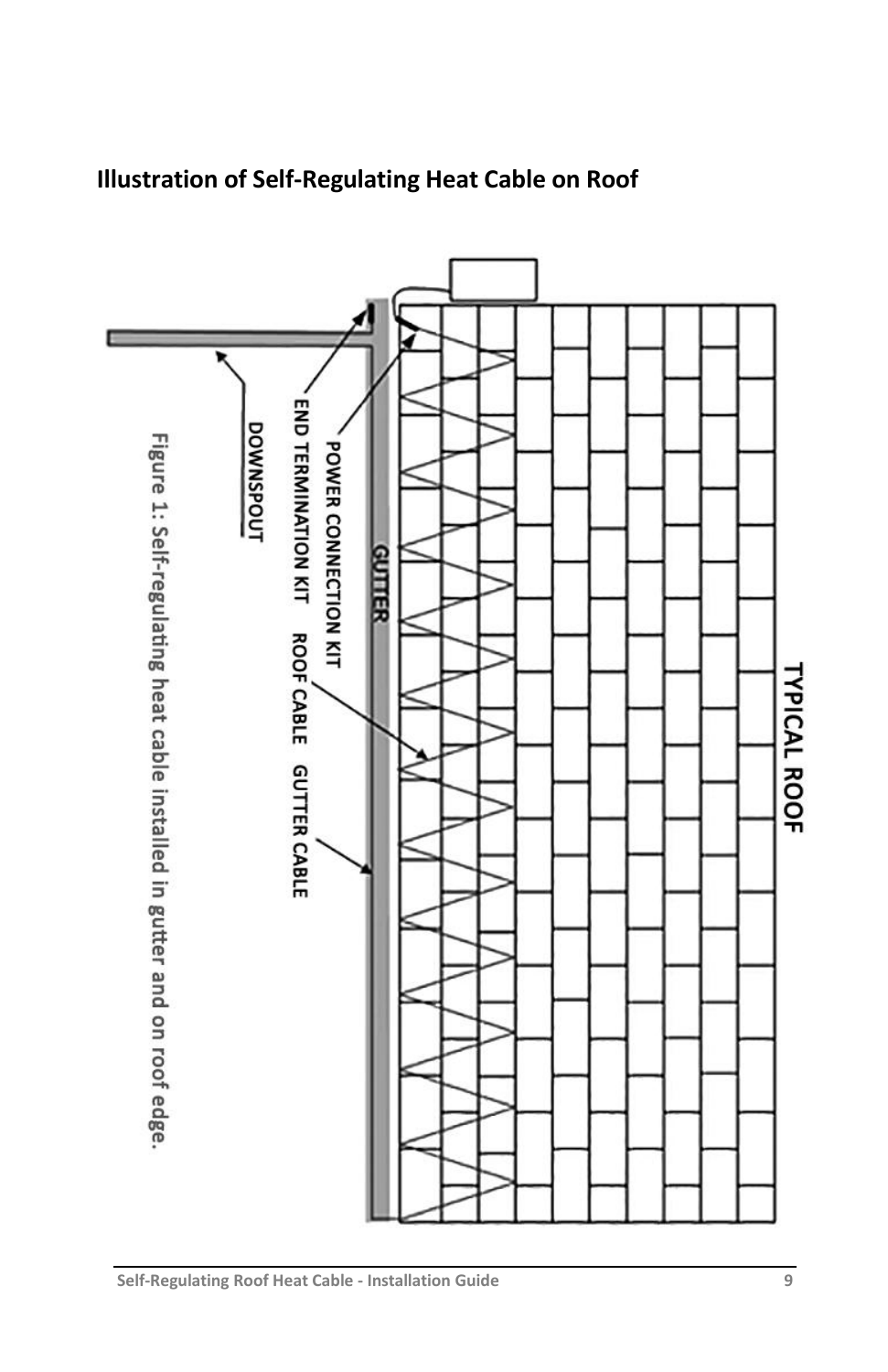# **Heating Cable Installation**

## <span id="page-9-0"></span>**1. Prepare for Installation**

• Store the heating cable in a clean, dry place; secured in accordance with Article 426 of the NEC.

Use only the following accessories to satisfy code and agency requirements:

- xSR08 plug-in power connection kit (with end seal) or xSR00 power connection kit (with end seal)
- xSR10 splice and tee kit (if splicing or teeing)
- xSR15 downspout hangers
- xSR13/xSR14 roof clips
	- o Carefully plan the routing of the heating cable for roof and gutter deicing.
	- o Make certain gutters and downspouts are free of leaves and other debris.
	- o Inspect the mounting surface for sharp edges where the heating cable will be located and remove as necessary.
	- o A listed weatherproof junction box should be located and mounted in a sheltered area to provide a power connection to the heating cable.

## <span id="page-9-1"></span>**2. Cut the Heating Cable to Length**

- Cut the heating cable to length required. This can be done before or after it is installed. Leave a minimum of 1 foot extra heating cable for connection to power. For splice and tee connections leave a minimum of 1 foot for each section of heating cable (3 feet for downspout splices). Self-regulating heating cable can be cut to length without affecting its heat output per foot.
- Protect the heating cable ends from moisture and mechanical damage until power connections and end seals are made.

## <span id="page-9-2"></span>**3. Position and Attach the Heating Cable on Roofs**

- Loop the heating cable on the overhang area of the roof. This is the part that extends past the heated building wall.
- Use roof clips to attach heating cable to the roof surface.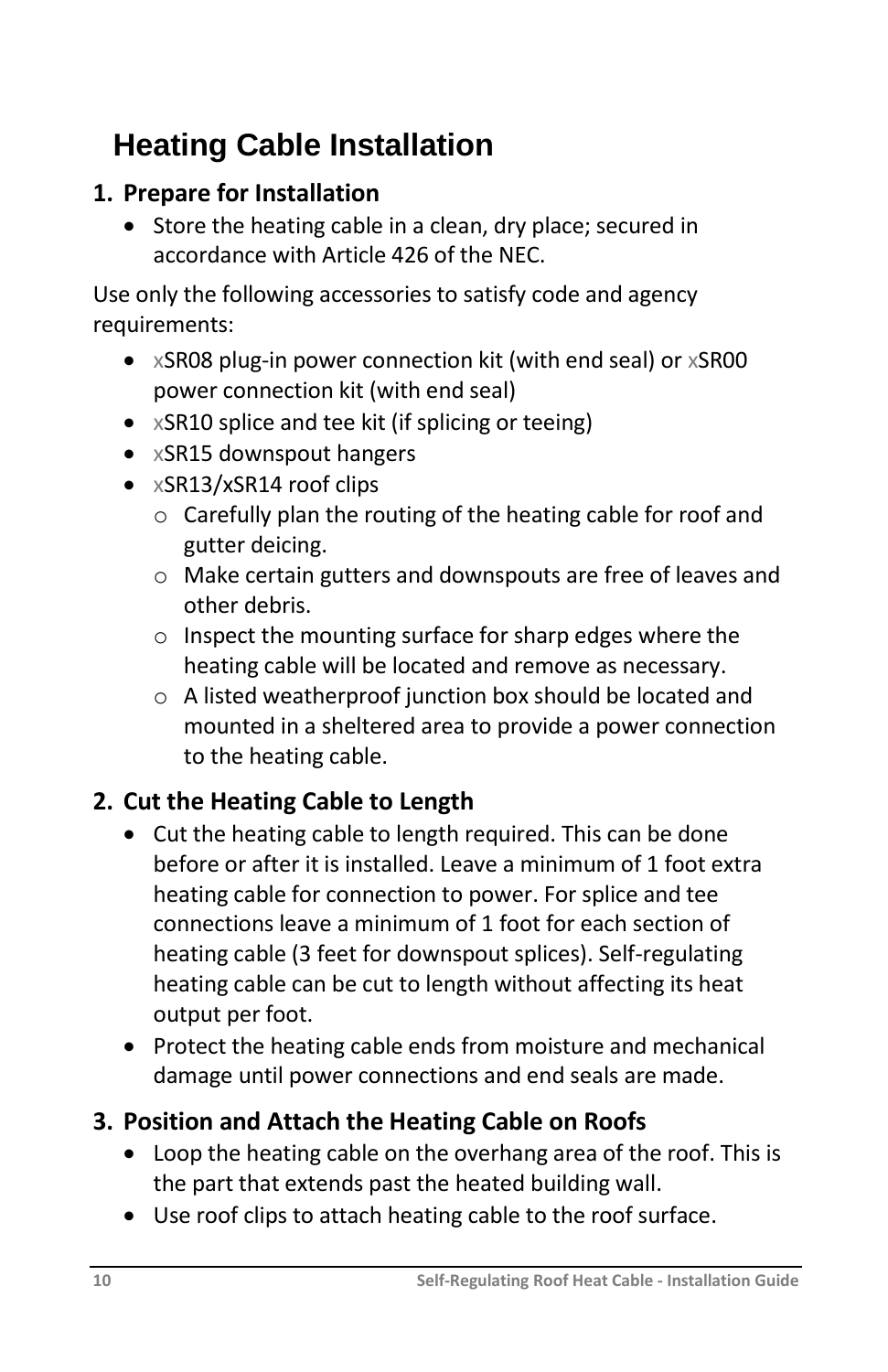- Extend the bottom of each heating cable loop over the roof edge. Make sure the heating cable is attached firmly using roof clips.
- The cable running in the gutter should be firmly attached to the gutter bottom, using roof clips.
- Extend the top of each heating cable loop beyond where the heated wall joins the roof. A 2-inch peak-to-peak spacing is recommended.
- See Table I for spacing and layout information.

**NOTE:** *For flat roofs, the heating cable can be spaced as needed to create runoff paths for melted snow and ice. If the roof uses a rubber or EPDM material, glue strips of the material down to secure the heat cable.* 

- Roof clips may be attached to a shake or shingle roof with nails or screws. Reseal the nail or screw holes if necessary before installing heating cable in the clips. Roof clips may be attached to a metal roof using adhesive.
- All penetration made on the surface of any style of roof should be moisture proofed by using a suitable sealant or sealing type fasteners.
- The mounting hardware should be made of corrosion resistant material and should not have sharp edges or burrs that could damage the heating cable.

### <span id="page-10-0"></span>**4. Position and Attach the Heating Cable in Gutter and Downspouts**

- Run heating cable along gutters and into downspouts, ending below the frost line. Permanent attachment of the cable to the gutter bottom is necessary.
- "Double trace" the downspouts whenever possible. (Run the heating cable down the spout and back up to the top.) Only use the xSR10 "T" splice when the circuit lengths would add excessive cost to a project. (Splices cost more than cable.)
- Use downspout hangers to protect the heating cable from fraying and from damage from sharp edges and to provide strain relief. Refer to downspout kit instructions for installation details.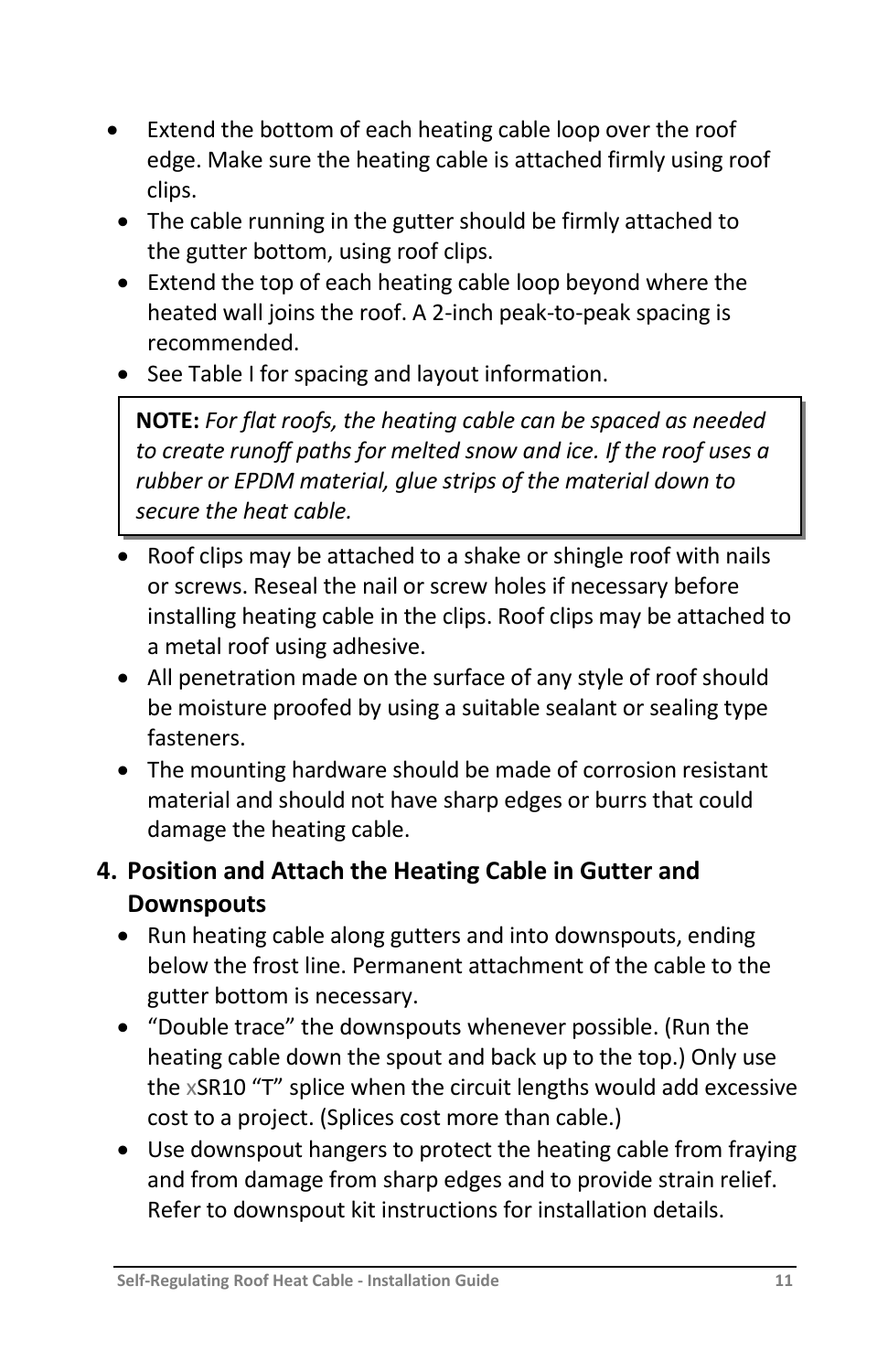- Use roof clips to route heating cable into and out of the gutter in such a way as to prevent abrasion to the cable. Protect all cable that protrudes past the lower opening of the downspout.
- <span id="page-11-0"></span>**5. Install Heating Cable End Seals, Splices, Tees, and Power Connection**
	- Install all end seals, splices, tee, and power connection prior to powering the cable.
	- Follow the xSR08 or xSR00 kit installation instructions.
	- Use only listed weatherproof junction boxes approved for wet location when installing self-regulating heating cables with the xSR08 or xSR00 power connection kit for roof and gutter applications.
	- Use only listed watertight construction or enclosure Type 3R, 4, 4X, 6, or 6P junction box when installing.
	- When possible, all power connection boxes should be located in a protected area (such as under eaves) and entry should be at the bottom of the box. In all cases, a drip loop should be installed to prevent water from traveling down the wire into the junction box.

### <span id="page-11-1"></span>**6. Mark the Installation**

 Packed with this unit are two copies of a caution notice indicating the presence of electric deicing and snow melting equipment on the premises. One notice must be posted at the fuse or circuit-breaker panel and the other on or next to the on/off control for the cable unit. Both notices must be clearly visible.

## <span id="page-11-2"></span>**7. Check the Installation**

- Prior to powering, check to be sure the heating cable is free of mechanical damage (cuts, kinks, etc.).
- Visually check all power connections, end seals, splices, and tees for proper installation.
- Using a megohmmeter, test each circuit according to the instructions in the *Heating Cable Testing and Maintenance* section on page 14.
- Junction boxes should be inspected for water or evidence of previous water ingress. If moisture is present, the box should be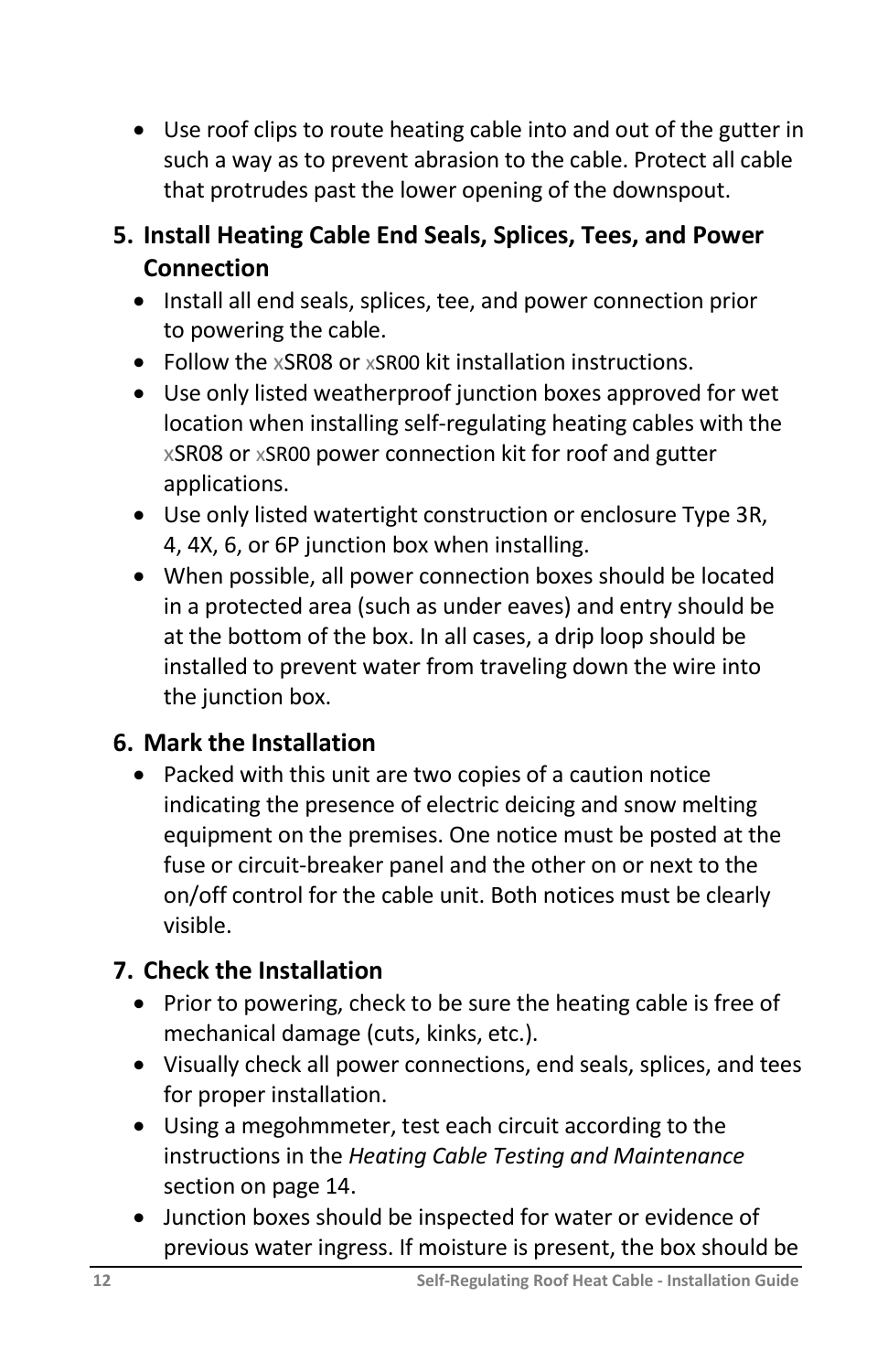restored to dry condition and the cause of ingress should be eliminated.

 Functionality of over-current and ground fault protection devices should be checked.

#### **Important Installation Tips**

- The cable must be installed 10-inches away from combustible surfaces, such us wood.
- The minimum bending radius of each flexible heating device is 2-inches.
- In all locations, route and secure cable to avoid possible mechanical damage equipment such as ladders, etc.
- All actual lengths installed should be recorded. The installer should provide "as built" drawings and data.
- The minimum installation temperature for the heating cable is 0°F (-18°C).
- The heating cable shall be connected to power in a weatherproof junction box.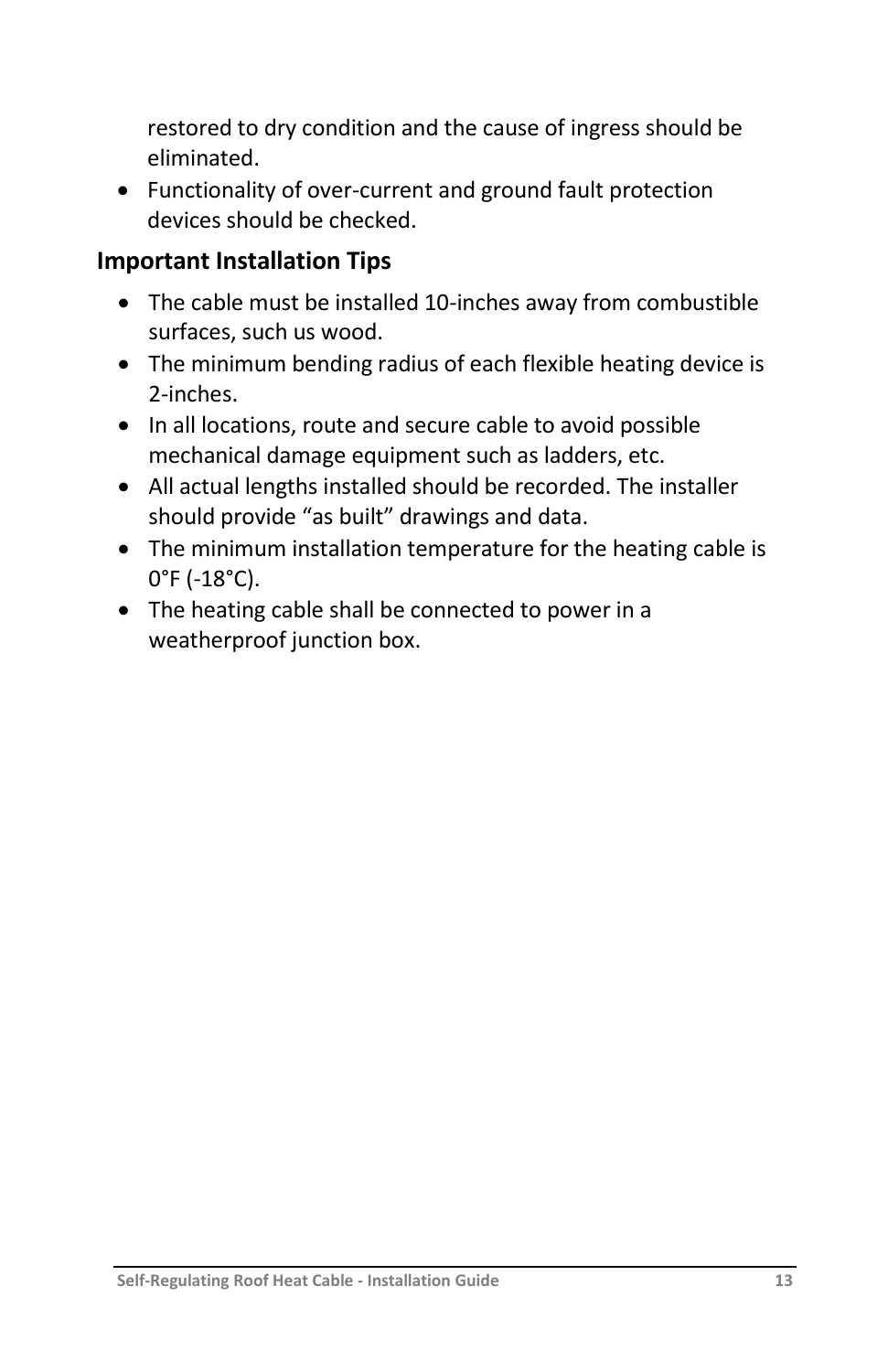## <span id="page-13-0"></span>**Electrical Protection**

#### **Circuit Lengths**

For the maximum heating cable circuit length permitted for a given circuit breaker rating, refer to Table II. Limit your circuit length based on your lowest anticipated start-up temperature.

#### **Ground fault protection**

National electrical codes require ground-fault equipment protection on each heating cable branch circuit to reduce the risk of fire caused by damage or improper installation.

#### **Warning**

Conditions of maintenance and supervision ensure that only qualified persons service the installed systems. Continued circuit operation is necessary for safe operation of equipment or process.

**WARNING - Shock and Fire Hazard:** Damaged heating cable or components can cause electrical shock, arcing, and fire. Do not attempt to energize damaged cable or components. Replace them immediately using a new length of heating cable and the appropriate accessories.

### <span id="page-13-1"></span>**Heating Cable Testing and Maintenance**

Most zoning authorities require the following test.

- 1. Check the insulation resistance between the bus wires and the heater grounding braid during the installation using a 1000 V dc megohmmeter (500 V dc minimum). The minimum reading should be ≥30 megohms, regardless of length.
- 2. Record the original values for each circuit.
- 3. Take additional readings during regularly scheduled maintenance and compare to the original value. If the readings fall below 30 megohms, inspect cables and insulation for signs of damage.
- 4. If physical damage is found, the entire damaged section must be removed and a new section of heating cable installed using only approved power kits. Do not attempt to repair the damaged heating section.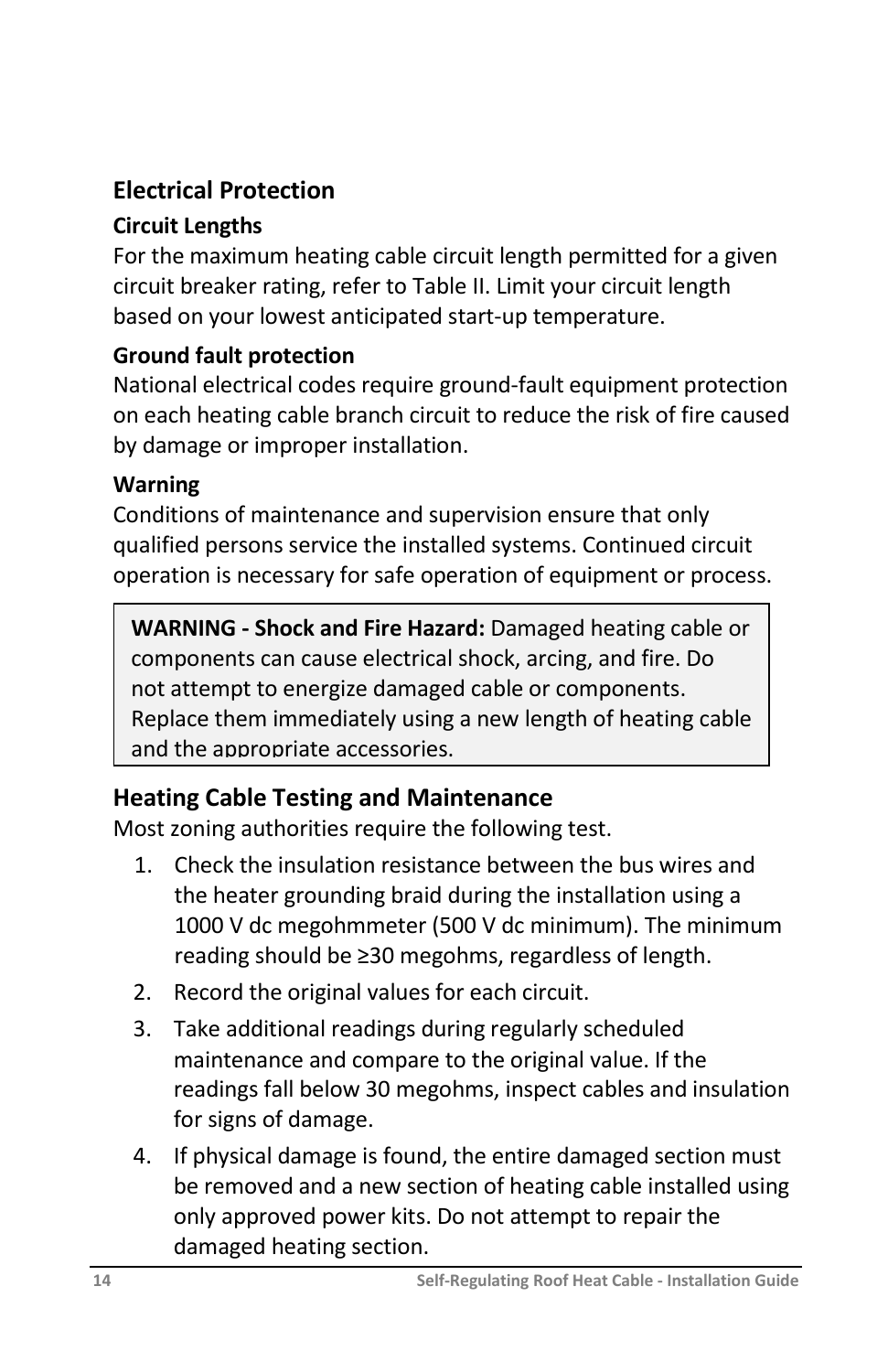5. If there is a "trip" problem, or "low" or "no current" problem, yet no physical damage is apparent, the section of heating cable should be removed and replaced with new self-regulating heat cable.

|                                          | Start-up                           |     |            |     |     |     |            |     |     |
|------------------------------------------|------------------------------------|-----|------------|-----|-----|-----|------------|-----|-----|
| Cable                                    | <b>Temperature</b>                 |     | 120V       |     |     |     | 240 V      |     |     |
| <b>Breaker Size</b>                      |                                    | 15A | <b>20A</b> | 30A | 40A | 15A | <b>20A</b> | 30A | 40A |
| $x \times$ SRR-6-1<br>and<br>$XXSRR-6-2$ | 50°F (+10°C)                       | 225 | 265        | 265 | 265 | 450 | 530        | 530 | 530 |
|                                          | $0^{\circ}$ F (-18 $^{\circ}$ C)   | 140 | 190        | 265 | 265 | 280 | 375        | 530 | 530 |
|                                          | -20°F (-29°C)                      | 125 | 165        | 245 | 265 | 245 | 325        | 490 | 530 |
|                                          | $-40^{\circ}$ F ( $-40^{\circ}$ C) | 110 | 145        | 215 | 265 | 215 | 290        | 430 | 530 |
| $XX$ SRR-8-1                             | 50°F (+10°C)                       | 150 | 200        | 210 | 210 | 300 | 400        | 420 | 420 |
| and                                      | $0^{\circ}$ F (-18 $^{\circ}$ C)   | 100 | 130        | 200 | 210 | 200 | 260        | 400 | 420 |
| $XX$ SRR-8-2                             | $-20^{\circ}$ F (-29 $^{\circ}$ C) | 85  | 115        | 175 | 210 | 170 | 230        | 350 | 420 |
|                                          | $-40^{\circ}$ F (-40 $^{\circ}$ C) | 75  | 105        | 160 | 180 | 150 | 210        | 320 | 360 |
| $x \times$ SRR-10-1                      | 50°F (+10°C)                       | 120 | 155        | 180 | 180 | 240 | 310        | 360 | 360 |
| and                                      | $0^{\circ}$ F (-18 $^{\circ}$ C)   | 80  | 110        | 160 | 180 | 160 | 215        | 320 | 360 |
| $XX$ SRR-10-2                            | -20°F (-29°C)                      | 70  | 95         | 145 | 180 | 140 | 190        | 285 | 360 |
|                                          | $-40^{\circ}$ F ( $-40^{\circ}$ C) | 60  | 85         | 130 | 170 | 120 | 170        | 255 | 340 |
| $XX$ SRR-12-1<br>and                     | 50°F (+10°C)                       | 90  | 115        | 115 | 120 | 180 | 230        | 230 | 240 |
|                                          | $0^{\circ}$ F (-18 $^{\circ}$ C)   | 65  | 80         | 90  | 105 | 125 | 160        | 180 | 210 |
| $XXSRR-12-2$                             | -20°F (-29°C)                      | 45  | 65         | 80  | 80  | 90  | 125        | 160 | 160 |
|                                          | $-40^{\circ}$ F (-40 $^{\circ}$ C) | 45  | 50         | 60  | 80  | 85  | 100        | 120 | 160 |

**Table II: Maximum SRR Cable Length vs Circuit Breaker Size**

#### **Table III: Maximum SRL Cable Length vs Circuit Breaker Size**

| Cable               | Start-up                           |            |            |     |       |            |     |  |
|---------------------|------------------------------------|------------|------------|-----|-------|------------|-----|--|
|                     | <b>Temperature</b>                 | 120V       |            |     | 240 V |            |     |  |
|                     | <b>Breaker Size</b>                | <b>15A</b> | <b>20A</b> | 30A | 15A   | <b>20A</b> | 30A |  |
| $x \times$ SRL-6-1  | 50°F (+10°C)                       | 225        | 275        | 275 | 466   | 547        | 547 |  |
| and                 | 32°F (0°C)                         | 220        | 260        | 265 | 456   | 518        | 523 |  |
| $XXSRL-6-2$         | $-4^{\circ}$ F ( $-20^{\circ}$ C)  | 195        | 230        | 230 | 407   | 456        | 460 |  |
|                     | $-40^{\circ}$ F ( $-40^{\circ}$ C) | 170        | 180        | 190 | 351   | 360        | 387 |  |
| $x \times$ SRL-8-1  | 50°F (+10°C)                       | 200        | 230        | 240 | 403   | 459        | 480 |  |
| and                 | 32°F (0°C)                         | 165        | 210        | 245 | 348   | 406        | 485 |  |
| $x \times$ SRL-8-2  | $-4^{\circ}$ F (-20 $^{\circ}$ C)  | 135        | 180        | 210 | 285   | 354        | 420 |  |
|                     | $-40^{\circ}$ F ( $-40^{\circ}$ C) | 105        | 145        | 150 | 220   | 285        | 301 |  |
| $x \times$ SRL-10-1 | 50°F (+10°C)                       | 140        | 170        | 215 | 298   | 334        | 426 |  |
| and                 | 32°F (0°C)                         | 130        | 160        | 170 | 265   | 321        | 334 |  |
| $x \times$ SRL-10-2 | $-4^{\circ}$ F (-20 $^{\circ}$ C)  | 75         | 110        | 140 | 167   | 216        | 275 |  |
|                     | $-40^{\circ}$ F ( $-40^{\circ}$ C) | 65         | 90         | 105 | 144   | 173        | 203 |  |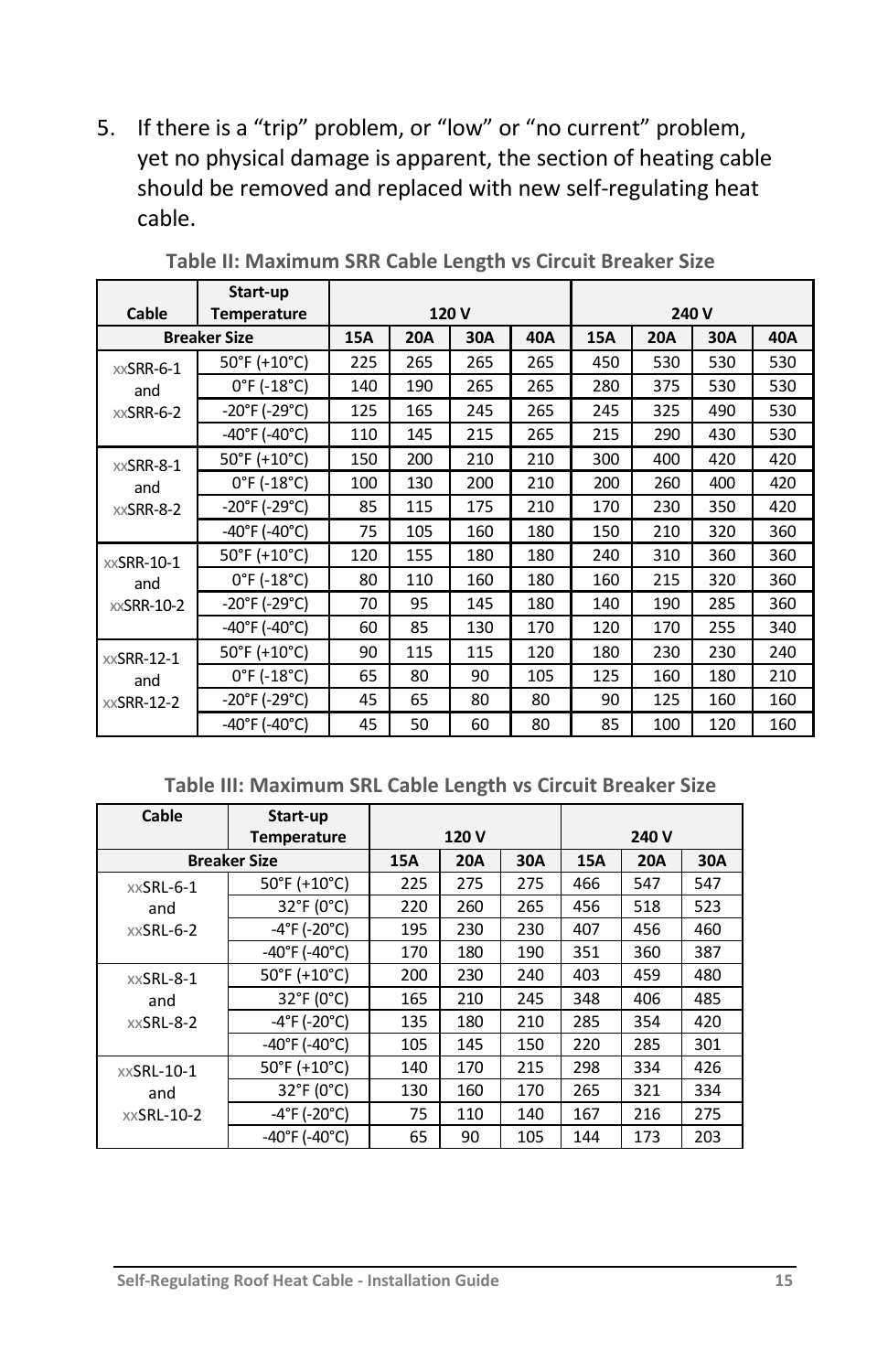# <span id="page-15-0"></span>**Worksheet**

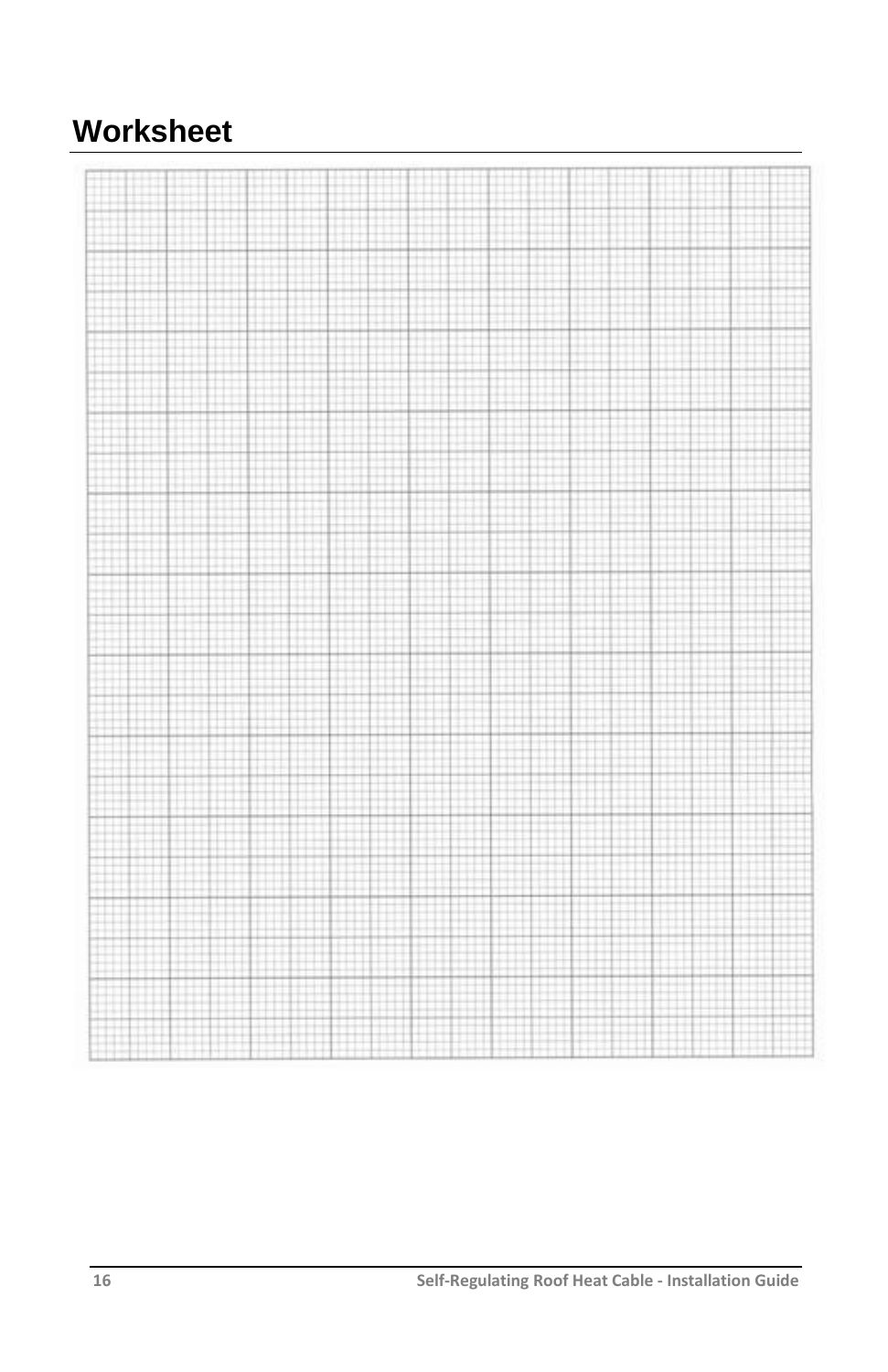| <b>Married</b>                                                                                         |                                    |                                                                                                                |                                           |                               |                                                         |                  |                               |                                                                                                                    |
|--------------------------------------------------------------------------------------------------------|------------------------------------|----------------------------------------------------------------------------------------------------------------|-------------------------------------------|-------------------------------|---------------------------------------------------------|------------------|-------------------------------|--------------------------------------------------------------------------------------------------------------------|
| Address:                                                                                               |                                    |                                                                                                                |                                           |                               |                                                         |                  |                               | Record the cable                                                                                                   |
| Zip/Postal Code                                                                                        |                                    | State / Province.                                                                                              |                                           |                               |                                                         |                  |                               |                                                                                                                    |
| Phone                                                                                                  |                                    |                                                                                                                | Order number:                             |                               |                                                         |                  |                               | resistance values in                                                                                               |
| To qualify for the manufacturer warranty, the following fields must be filled in and the warranty card |                                    | PLEASE OBSERVE:<br>submitted within 14 days of installation. (Please submit a warranty card for each circuit.) |                                           |                               |                                                         |                  |                               | the "Product Info"                                                                                                 |
| Name of Installer:                                                                                     |                                    | Telephone Number:                                                                                              |                                           | Date: of Install:             |                                                         |                  |                               | section of the                                                                                                     |
| Name of Electrician                                                                                    |                                    | Telephone Number:                                                                                              |                                           | Date:                         |                                                         |                  |                               | Warranty Card.                                                                                                     |
|                                                                                                        |                                    | <b>PRODUCT INFO</b>                                                                                            |                                           |                               |                                                         |                  |                               |                                                                                                                    |
| Your Circuit Number.                                                                                   | Length of wire:                    |                                                                                                                | Resistance value between buswire 1 and 2: |                               |                                                         |                  |                               |                                                                                                                    |
| Date of Purchase:                                                                                      | Length of cable per circuit:       |                                                                                                                |                                           |                               | Megg value @ 1000V - conductor 1 to cable ground braid: |                  |                               |                                                                                                                    |
| Watts / ft. (See label on cable; E.g. 8w.ft.):                                                         | Circuit breaker type and amperage: |                                                                                                                |                                           |                               | Megg value @ 1000V - conductor 2 to cable ground braid: |                  |                               |                                                                                                                    |
| Cable Tag Voltage:<br>Applied voltage:<br>Control (select 1):                                          |                                    |                                                                                                                |                                           | Roof type / Gutter downspout. |                                                         |                  |                               |                                                                                                                    |
|                                                                                                        |                                    | Ambient Temp. [ Moisture / Temp. Sensor [                                                                      | <b>EPOM</b> roof                          |                               | Asphalt Roof                                            |                  |                               |                                                                                                                    |
|                                                                                                        |                                    |                                                                                                                | Standing seam                             |                               | Gutter and Downspout                                    |                  |                               |                                                                                                                    |
|                                                                                                        |                                    | Length of wire:                                                                                                | <b>PRODUCT INFO</b>                       |                               |                                                         |                  |                               | Resistance value between buswire 1 and 2:                                                                          |
|                                                                                                        |                                    | Length of cable per circuit:                                                                                   |                                           |                               |                                                         |                  |                               |                                                                                                                    |
|                                                                                                        |                                    | Circuit breaker type and amperage:                                                                             |                                           |                               |                                                         |                  |                               | Megg value @ 1000V - conductor 1 to cable ground braid:<br>Megg value @ 1000V - conductor 2 to cable ground braid: |
|                                                                                                        |                                    | Control (select 1):                                                                                            |                                           |                               |                                                         |                  |                               |                                                                                                                    |
| Your Circuit Number:<br>Date of Purchase:<br>Watts / ft. (See label on cable; E.g. 8w.ft.):            |                                    |                                                                                                                |                                           |                               |                                                         |                  |                               |                                                                                                                    |
| Cable Tag Voltage:                                                                                     | Applied voltage:                   | Ambient Temp.<br>Moisture / Temp. Sensor                                                                       |                                           |                               |                                                         | $\Box$ EPDM roof | Roof type / Gutter downspout: | Asphalt Roof                                                                                                       |

#### **PRODUCT INFO**

| Your Circuit Number:                   |                                                | Length of wire:                           | Resistance value between buswire 1 and 2:               |                      |  |
|----------------------------------------|------------------------------------------------|-------------------------------------------|---------------------------------------------------------|----------------------|--|
| Date of Purchase:                      |                                                | Length of cable per circuit:              | Megg value @ 1000V - conductor 1 to cable ground braid: |                      |  |
|                                        | Watts / ft. (See label on cable; E.g. 8w.ft.): | Circuit breaker type and amperage:        | Megg value @ 1000V - conductor 2 to cable ground braid: |                      |  |
| Applied voltage:<br>Cable Tag Voltage: |                                                | Control (select 1):                       | Roof type / Gutter downspout:                           |                      |  |
|                                        |                                                | Ambient Temp. □ Moisture / Temp. Sensor □ | $\square$ EPDM roof                                     | □ Asphalt Roof       |  |
|                                        |                                                |                                           | Standing seam                                           | Gutter and Downspout |  |

#### **PRODUCT INFO**

| Your Circuit Number:                           |  | Length of wire:                                       | Resistance value between buswire 1 and 2:               |                                                         |  |  |
|------------------------------------------------|--|-------------------------------------------------------|---------------------------------------------------------|---------------------------------------------------------|--|--|
| Date of Purchase:                              |  | Length of cable per circuit:                          | Megg value @ 1000V - conductor 1 to cable ground braid: |                                                         |  |  |
| Watts / ft. (See label on cable; E.g. 8w.ft.): |  | Circuit breaker type and amperage:                    |                                                         | Megg value @ 1000V - conductor 2 to cable ground braid: |  |  |
| Applied voltage:<br>Cable Tag Voltage:         |  | Control (select 1):                                   | Roof type / Gutter downspout:                           |                                                         |  |  |
|                                                |  | Ambient Temp. <sub>[20]</sub> Moisture / Temp. Sensor | $\square$ EPDM roof                                     | □ Asphalt Roof                                          |  |  |
|                                                |  |                                                       | $\Box$ Standing seam                                    | Gutter and Downspout                                    |  |  |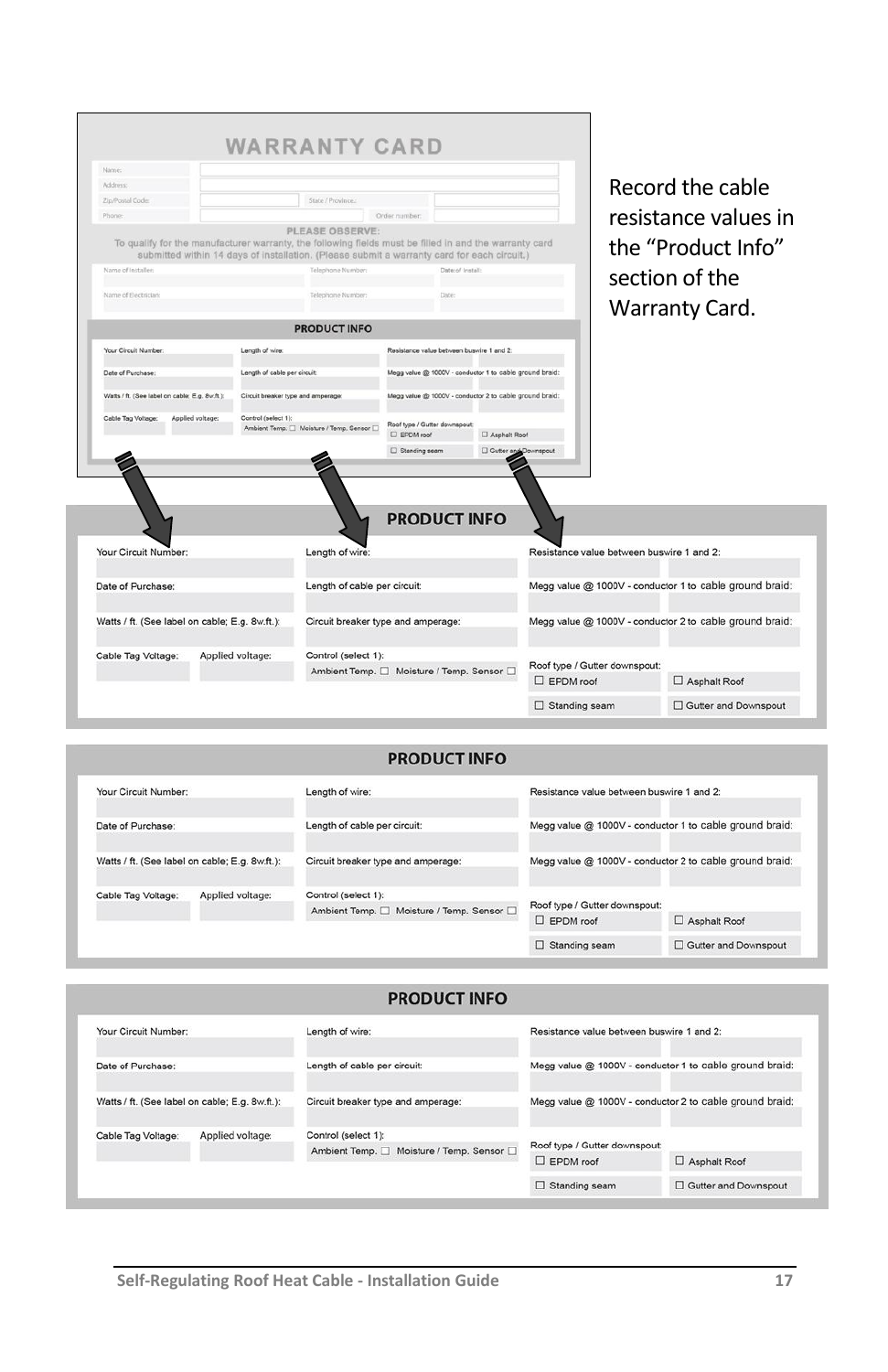## <span id="page-17-0"></span>**Manufacturer's Limited Warranty**

For a period of one (1) year from the original date of purchase, (\*10 years with appropriate documentation), Manufacturer warrants to the original purchaser that the electric Self-Regulating Heating Cables ("Product") are free from defects in materials and workmanship under normal use and maintenance, provided the Product is installed in accordance with the accompanying installation manual, any special written design or installation guidelines for a particular project, the National Electrical Code (NEC) or the Canadian Electrical Code (CED), and all applicable local building and electrical codes. The limited warranty is valid only if the warranty certificate has been properly completed and mailed. Warranty is for Product only and does not cover thermostats, controls or any other equipment.

Under this Limited Warranty if the Product is determined by Manufacturer to be defective in materials and workmanship, has not been damaged as a result of abuse, misapplication, misuse, modification, neglect, alteration or improper installation, operation, maintenance, repair or testing, the Manufacturer will repair Product or supply replacement Product or refund the purchase price of the Product on Product covered by this Limited Warranty whichever Manufacturer may elect at its sole discretion.

In order to receive the remedy set forth above, you must return the product during the warranty period and include sufficient details relating to the nature of the defect, the installation, the history of operation, and any repairs that may have been made, including:

- 1. Provide proof that Product was installed in accordance with the installation manual, any special written design or installation guidelines, the National Electrical Code (NEC) or the Canadian Electrical Code (CED), and all applicable local building and electrical codes.
- 2. Provide dated proof of purchase.

This Limited Warranty does not cover and Manufacturer shall in no event be liable for:

- 1. Any direct, indirect, incidental or consequential damages, including inconvenience, loss of time, loss of or damage to or loss of use of facilities or other property, loss of revenue, loss of anticipated profits or loss of income.
- 2. Any labor or materials required to repair or replace the Product.
- 3. Any labor or materials required to remove, repair or replace construction materials.
- 4. Any freight or delivery costs related to the Product, or any related building or electrical products.

Manufacturer assumes no responsibility under this warranty for any damage to the Product caused by any persons; including any trades people or owners or visitors to the job site or damage caused as a result of pre or post-installation work.

MANUFACTURER DISCLAIMS ANY WARRANTY NOT PROVIDED HEREIN, INCLUDING ANY IMPLIED WARRANTY OF MERCHANTABILITY OR IMPLIED WARRANTY OF FITNESS FOR A PARTICULAR PURPOSE. MANUFACTURER FURTHER DISCLAIMS ANY RESPONSIBILITY FOR SPECIAL, INDIRECT, SECONDARY, INCIDENTAL, OR CONSEQUENTIAL DAMAGES ARISING FROM OWNERSHIP OR USE OF THIS PRODUCT, INCLUDING INCONVENIENCE OR LOSS OF USE. THERE ARE NO WARRANTIES WHICH EXTEND BEYOND THE FACE OF THIS DOCUMENT. NO AGENT OR REPRESENTATIVE OF MANUFACTURER HAS ANY AUTHORITY TO EXTEND OR MODIFY THIS WARRANTY UNLESS SUCH EXTENSION OR MODIFICATION IS MADE IN WRITING BY A CORPORATE OFFICER.

OWING TO DIFFERENCES IN SURFACES, APPLICATIONS, ENVIRONMENT, CLIMATE AND INSTALLATION PRACTICES, MANUFACTURER MAKES NO REPRESENTATION THAT THE PRODUCT WILL ACHIEVE ANY PARTICULAR TEMPERATURE, OR TEMPERATURE RISE. AND AS SUCH, USERS MAY OR MAY NOT BE SATISFIED WITH THE WARMTH THAT IS PRODUCED. MANUFACTURER DOES WARRANT THAT PRODUCTS WILL PRODUCE THE RATED WATT OUTPUT LISTED ON THE PRODUCT TAG WITHIN +/- TEN PERCENT, WHEN OPERATED AT THE RATED VOLTAGE.